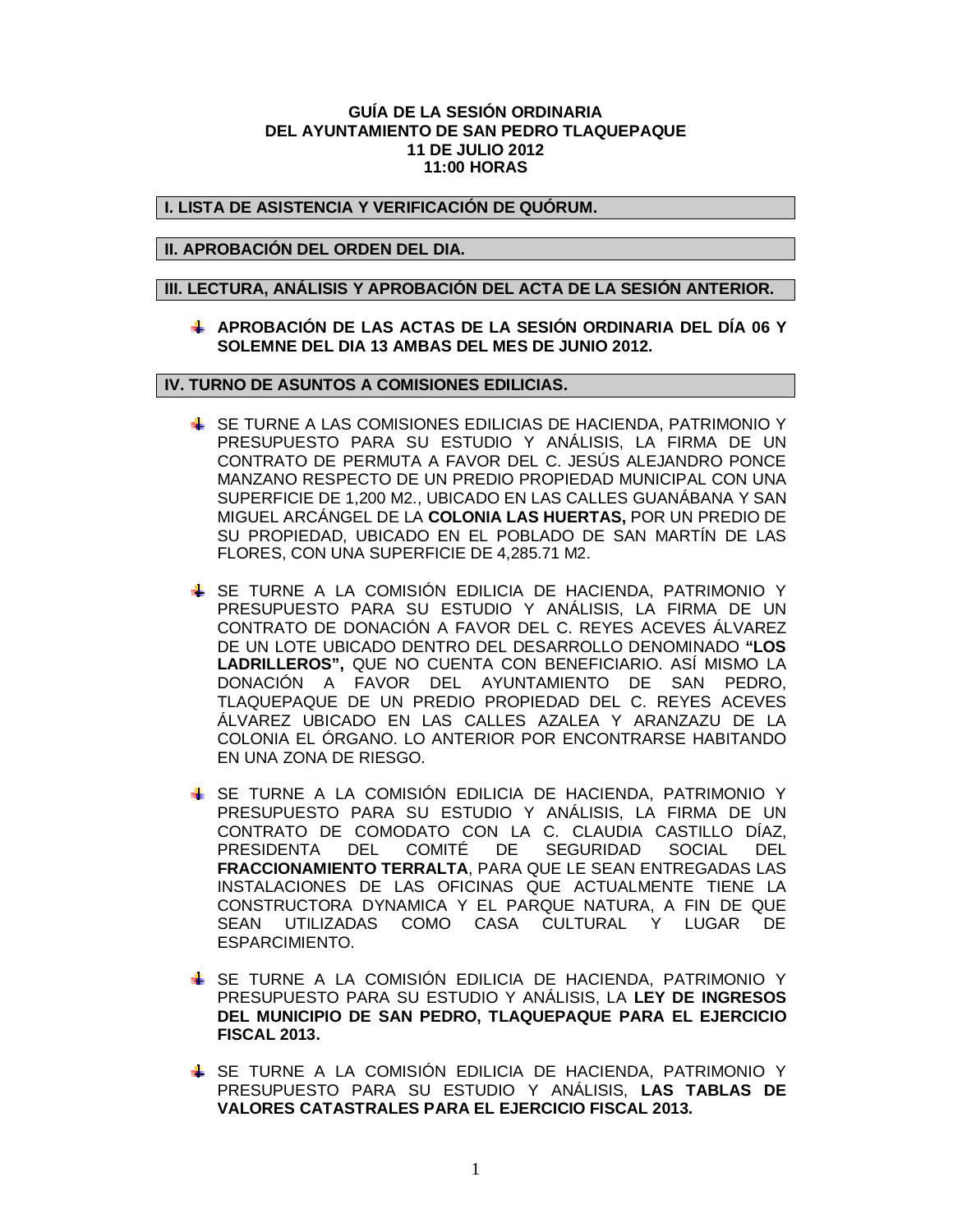- SE TURNE A LAS COMISIONES EDILICIAS DE REGLAMENTOS Y PUNTOS LEGISLATIVOS Y SEGURIDAD PUBLICA PARA SU ESTUDIO Y ANÁLISIS, LA MODIFICACIÓN AL **REGLAMENTO INTERIOR DE LA POLICÍA PREVENTIVA MUNICIPAL DE TLAQUEPAQUE.**
- SE TURNE A LA COMISIÓN EDILICIA DE HACIENDA, PATRIMONIO Y PRESUPUESTO PARA SU ESTUDIO Y ANÁLISIS, **DAR DE BAJA DEL PATRIMONIO MUNICIPAL 57 EQUIPOS DE COMPUTO** QUE FUERON ENTREGADOS EN DONACIÓN A DIVERSAS ESCUELAS DEL MUNICIPIO DE SAN PEDRO, TLAQUEPAQUE., DENTRO DEL PERIODO DE OCTUBRE 2011 A JUNIO DEL AÑO 2012.
- SE TURNE A LA COMISIÓN EDILICIA DE HACIENDA, PATRIMONIO Y PRESUPUESTO PARA SU ESTUDIO Y ANÁLISIS, MODIFICAR EL ACUERDO DE AYUNTAMIENTO DE FECHA 23 DE OCTUBRE DEL AÑO 1980, MEDIANTE EL CUAL SE APROBÓ DONAR A FAVOR DE LA FEDERACIÓN PARA USO DE LA SECRETARIA DE EDUCACIÓN PUBLICA DE ACUERDO A LA LEY DE BIENES NACIONALES, UNA SUPERFICIE APROXIMADA DE 4,805.15 M2, LA FRACCIÓN V DEL PREDIO UBICADO EN LA **CALLE SANTA ROSALÍA** ENTRE MANUEL ROBLEDO Y CALLE EN PROYECTO PARA QUE SE CONSTRUYA UN CENTRO EDUCATIVO Y CUYO TERRENO EN SU TOTALIDAD CONSTA DE 8.030 M2., UBICADO AL ORIENTE DE LA CABECERA MUNICIPAL, POR NO HABERSE CONCRETADO LA DONACIÓN PARA QUEDAR EN COMODATO A FAVOR DEL GOBIERNO DEL ESTADO A TRAVÉS DE LA SECRETARIA DE EDUCACIÓN JALISCO.
- SE TURNE A LA COMISIÓN EDILICIA DE HACIENDA, PATRIMONIO Y PRESUPUESTO PARA SU ESTUDIO Y ANÁLISIS, MODIFICAR EL ACUERDO DE AYUNTAMIENTO DE FECHA 04 DE MARZO DEL AÑO 1982, MEDIANTE EL CUAL SE APRUEBA EL USUFRUCTO A FAVOR DE LA SECRETARIA DE EDUCACIÓN PÚBLICA PARA LA CONSTRUCCIÓN DE UNA ESCUELA PRIMARIA EN LA LOCALIDAD DE **SAN PEDRITO** DEL PREDIO CON SUPERFICIE DE 2,000 M2 PARA QUEDAR EN COMODATO A FAVOR DEL GOBIERNO DEL ESTADO A TRAVÉS DE LA SECRETARIA DE EDUCACIÓN JALISCO.
- SE TURNE A LA COMISIÓN EDILICIA DE HACIENDA, PATRIMONIO Y PRESUPUESTO PARA SU ESTUDIO Y ANÁLISIS, MODIFICAR EL ACUERDO DE AYUNTAMIENTO DE FECHA 28 DE AGOSTO DEL AÑO 1980, MEDIANTE EL CUAL SE APRUEBA DONAR AL C.A.P.H.C.E., 2,000 M2, QUE SE UBICAN EN EL PREDIO RUSTICO DENOMINADO **"EL PITAYO",** SITUADO A INMEDIACIONES DEL POBLADO DE SAN MARTÍN DE LAS FLORES PARA QUE SE CONSTRUYA UN JARDÍN DE NIÑOS, Y CUYO TERRENO EN SU TOTALIDAD CUENTA CON UNA SUPERFICIE DE 40 HECTÁREAS, LA PORCIÓN QUE SE DONA SE TOMA DEL TOTAL DEL PREDIO, PARA QUEDAR EN COMODATO A FAVOR DEL GOBIERNO DEL ESTADO A TRAVÉS DE LA SECRETARIA DE EDUCACIÓN JALISCO.
- SE TURNE A LA COMISIÓN EDILICIA DE HACIENDA, PATRIMONIO Y PRESUPUESTO PARA SU ESTUDIO Y ANÁLISIS, CANCELAR EL SEGUNDO PUNTO DEL ACUERDO DE AYUNTAMIENTO DE FECHA 15 DE OCTUBRE DEL AÑO 2009, MEDIANTE EL CUAL SE ENTREGO EN COMODATO, EL PREDIO UBICADO SOBRE EL POTRERO LAS HUERTAS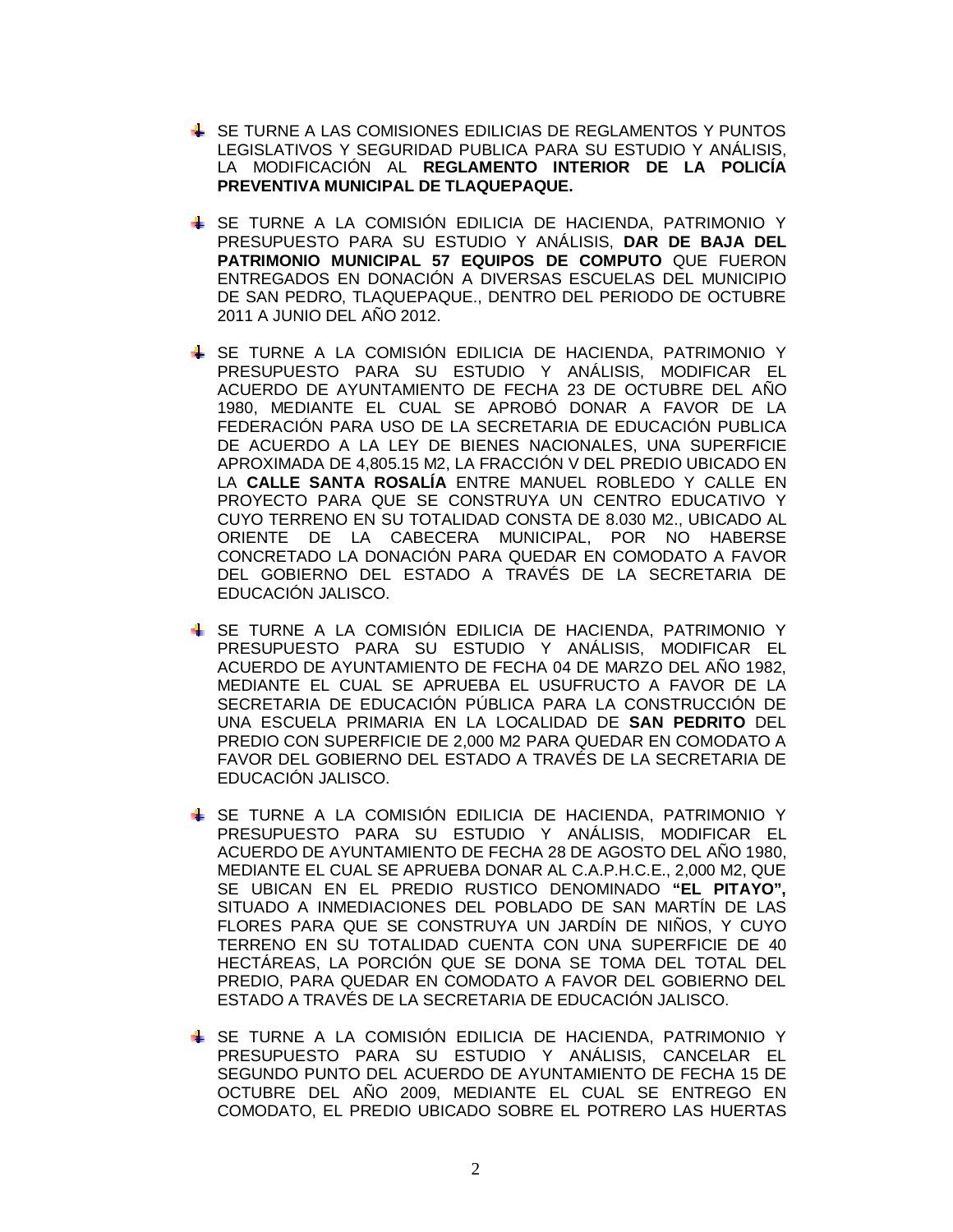ENTRE LAS CALLES MIRASOLES E INGENIERO MANUEL GONZÁLEZ, EN LA COLONIA **LOMAS DEL TAPATÍO,** POR NO SER PROPIEDAD MUNICIPAL, ASÍ MISMO DAR DE BAJA DEL INVENTARIO MUNICIPAL.

SE TURNE A LA COMISIÓN EDILICIA DE HACIENDA, PATRIMONIO Y PRESUPUESTO PARA SU ESTUDIO Y ANÁLISIS, ENTREGAR EN COMODATO A LA **UNIÓN DE PROPIETARIOS DE CENTROS TURÍSTICOS DEL PARÍAN DE TLAQUEPAQUE**, LOS BAÑOS PÚBLICOS UBICADOS EN EL INTERIOR DEL PARÍAN.

# **V. LECTURA, EN CASO DE DEBATE Y APROBACIÓN DE DICTÁMENES DE COMISIONES.**

- EXP. 07/2010 DICTAMEN EN SENTIDO PROCEDENTE QUE TIENE POR OBJETO: SE APRUEBA LA PETICIÓN ELEVADA A ESTE H. AYUNTAMIENTO PARA LA MODIFICACIÓN AL PRIMERO Y SEGUNDO PÁRRAFO DEL ARTICULO 139 DEL REGLAMENTO INTERIOR DEL AYUNTAMIENTO Y DE LA ADMINISTRACIÓN PUBLICA DEL MUNICIPIO DE TLAQUEPAQUE, PARA QUEDAR COMO SIGUE: EL MONTO DE LA CAUCIÓN HABRÁ DE SER CUANTIFICADA EN LOS TÉRMINOS QUE ESTABLEZCA LA LEY DE INGRESOS DEL MUNICIPIO DE SAN PEDRO, TLAQUEPAQUE, TOMANDO COMO BASE PARA ELLO, EL IMPORTE TOTAL DEL PRESUPUESTO DE EGRESOS **PARA EL PRESIDENTE MUNICIPAL, SECRETARIO DEL AYUNTAMIENTO, SINDICO ENCARGADO DE LA HACIENDA MUNICIPAL Y EN LO QUE RESPECTA A LOS TITULARES DE LAS DEPENDENCIAS DE COPLADEMUN, SERVICIOS PÚBLICOS MUNICIPALES, SERVICIOS MÉDICOS MUNICIPALES, COMISARÍA GENERAL DE LA POLICÍA PREVENTIVA MUNICIPAL Y OBRAS PUBLICAS; SE TOMARA COMO BASE LAS PARTIDAS DEL PRESUPUESTO DE EGRESOS ASIGNADAS A CADA EJERCICIO FISCAL POR LA HACIENDA MUNICIPAL A CADA TITULAR.**
- EXP. 34/2012 DICTAMEN EN SENTIDO PROCEDENTE QUE TIENE POR OBJETO: **PRIMERO**.- SE APRUEBA ENTREGAR EN COMODATO AL GOBIERNO DEL ESTADO, A TRAVÉS DE LA SECRETARIA DE EDUCACIÓN JALISCO, UN PREDIO PROPIEDAD MUNICIPAL UBICADO EN LA CALLE BATALLA DE BACHIMBA A SU CRUCE CON PLAN DE GUADALUPE Y MÁRTIRES DE CANANEA EN EL **FRACCIONAMIENTO REVOLUCIÓN,** POR UN TÉRMINO DE 33 AÑOS DONDE ACTUALMENTE SE ENCUENTRA CONSTRUIDA UNA ESCUELA PRIMARIA; LO ANTERIOR PARA REGULARIZAR LA SITUACIÓN LEGAL. **SEGUNDO.-** SE FACULTA AL PRESIDENTE MUNICIPAL, SINDICO MUNICIPAL, SECRETARIO DEL AYUNTAMIENTO Y ENCARGADO DE LA HACIENDA MUNICIPAL PARA FORMALIZAR EL CONTRATO DE COMODATO RESPECTIVO.
- EXP. 77/2012 DICTAMEN EN SENTIDO **IMPROCEDENTE** QUE TIENE POR OBJETO: **PRIMERO**.- SE DESECHA EL TURNO A COMISIONES DE FECHA 06 DE JUNIO DEL AÑO 2012, RELATIVO A ENTREGAR EN COMODATO A LA SECRETARIA DE EDUCACIÓN JALISCO, A TRAVÉS DEL DELEGADO REGIONAL DE LA SECRETARIA DE EDUCACIÓN CENTRO 3, TLAQUEPAQUE, EL TERRENO PROPIEDAD MUNICIPAL UBICADO ENTRE LAS CALLES VILLA FONTANA PONIENTE Y FUENTE TLAQUEPAQUE CON UNA SUPERFICIE APROXIMADA DE 8,000 M2, PARA ESTABLECER LOS SERVICIOS EDUCATIVOS DE PREESCOLAR Y PRIMARIA, EN VIRTUD DE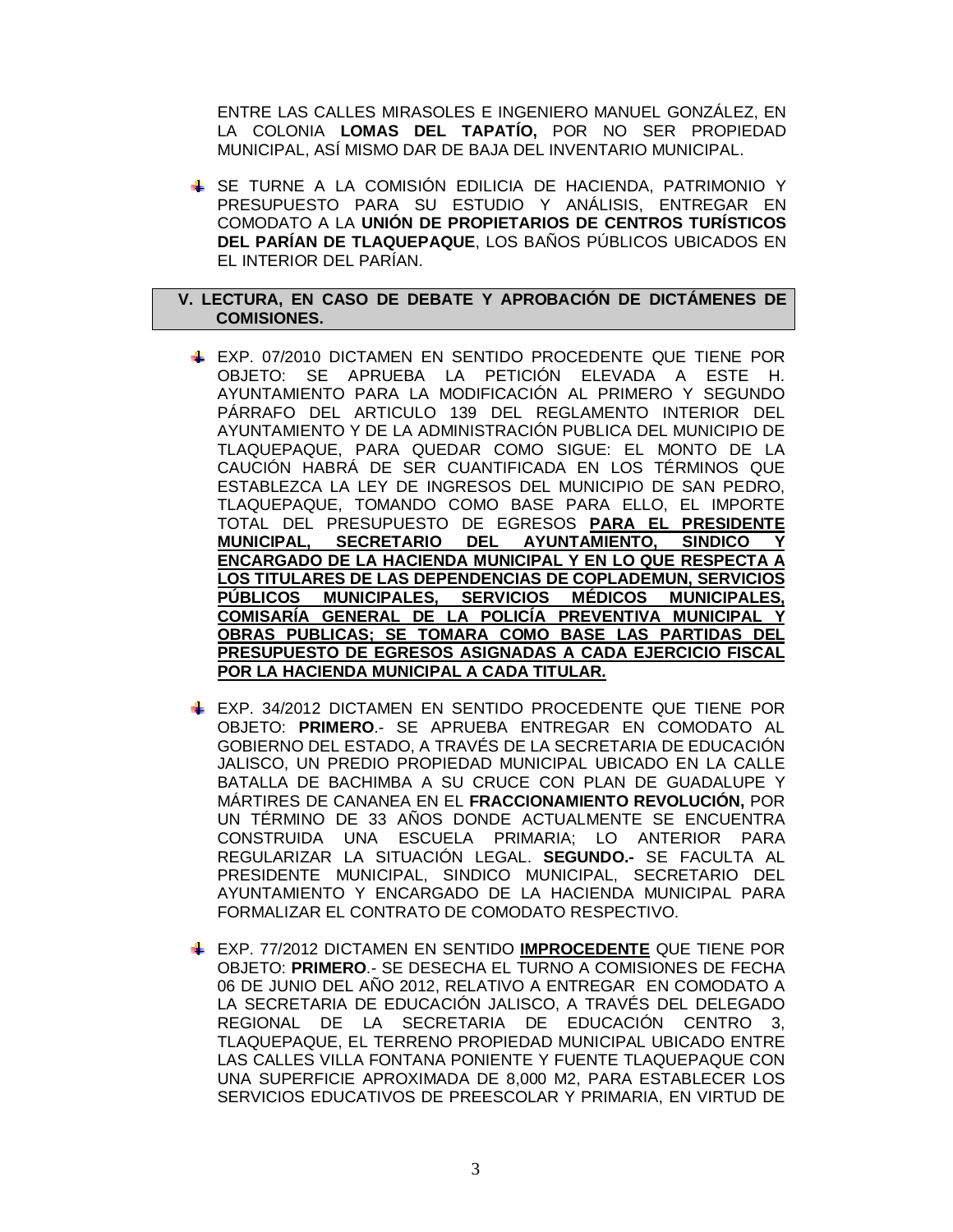CONTAR DICHA ÁREA CON UN DESTINO DE ÁREA VERDE, NO ASÍ DE EQUIPAMIENTO INSTITUCIONAL.

- EXP. 85/2012 DICTAMEN EN SENTIDO PROCEDENTE QUE TIENE POR OBJETO: **PRIMERO.-** SE APRUEBA ENTREGAR EN COMODATO POR UN TÉRMINO DE 33 AÑOS A FAVOR DEL SISTEMA INTERMUNICIPAL DE AGUA POTABLE Y ALCANTARILLADO (SIAPA) UNA FRACCIÓN DE 1,722.64 M2, EN DONDE SE ENCUENTRAN INSTALADOS DOS TANQUES EN EL PREDIO PROPIEDAD MUNICIPAL EN LA CIMA DEL CERRO DEL **FRACCIONAMIENTO BALCONES DE SANTA MARÍA,** CON LA FINALIDAD DE REGULARIZAR LA SITUACIÓN JURÍDICA. **SEGUNDO.-** SE INSTRUYE A LA DIRECCIÓN DE OBRAS PUBLICAS REALICE EL LEVANTAMIENTO TOPOGRÁFICO DE LA FRACCIÓN A COMODATAR. **TERCERO.**- SE FACULTA AL PRESIDENTE MUNICIPAL, SÍNDICO MUNICIPAL, SECRETARIO DEL AYUNTAMIENTO Y ENCARGADO DE LA HACIENDA MUNICIPAL PARA LA FORMALIZACIÓN DEL CONTRATO RESPECTIVO.
- EXP. 72/2012 DICTAMEN EN SENTIDO **IMPROCEDENTE** QUE TIENE POR OBJETO: **ÚNICO**.- SE DESECHA EL TURNO A COMISIONES DE FECHA 06 DE JUNIO DEL AÑO 2012, RELATIVO A ENTREGAR EN COMODATO A LAS VECINOS DE LA CALLE CERRADA AGRÍCOLA, UN SOLAR BALDÍO SITUADO AL FINAL DE LA CALLE ANTES MENCIONADA, PARA SER UTILIZADO COMO ÁREA DE RECREACIÓN EN LA COLONIA **PARQUES DE SANTA MARÍA,** EN VIRTUD DE CONTAR CON UN DESTINO DE EQUIPAMIENTO INSTITUCIONAL (ESCUELA PRIMARIA).
- EXP. 87/2012 DICTAMEN EN SENTIDO PROCEDENTE QUE TIENE POR OBJETO: **ÚNICO**.- SE APRUEBA LA DESINCORPORACIÓN DEL PATRIMONIO MUNICIPAL RESPECTO DE LOS **1,705 BIENES MUEBLES** DESCRITOS EN EL INVENTARIO ANEXO AL PRESENTE DICTAMEN, POR ENCONTRARSE EN DESUSO Y RESULTAR INCOSTEABLE SU REPARACIÓN.
- EXP. 76/2012 DICTAMEN EN SENTIDO **IMPROCEDENTE** QUE TIENE POR OBJETO: **ÚNICO**.- SE DESECHA EL TURNO A COMISIONES DE FECHA 06 DE JUNIO DEL AÑO 2012, RELATIVO A ENTREGAR EN COMODATO A FAVOR DEL C. MARCOS ANTONIO MALFAVON CIRA, REPRESENTANTE LEGAL DE DYNAMICA DESARROLLOS SUSTENTABLES S.A. DE C.V. UNA SUPERFICIE DE 719.477 M2 DEL ÁREA DE CESIÓN ACD-3 UBICADA EN LA ETAPA 1 DE LA ACCIÓN URBANÍSTICA DENOMINADA **"TERRALTA"** QUE ACTUALMENTE ES UTILIZADA PARA LA ATENCIÓN DE LOS COLONOS, EN VIRTUD DE SER UN ÁREA DE CESIÓN DESTINADA A ESPACIOS VERDES, TAL Y COMO LO CONTEMPLA EL PROYECTO DEFINITIVO DE URBANIZACIÓN DE "TERRALTA".
- EXP. 80/2012 DICTAMEN EN SENTIDO PROCEDENTE QUE TIENE POR OBJETO: **PRIMERO**.- SE APRUEBA RECIBIR LA DONACIÓN A FAVOR DEL AYUNTAMIENTO DE SAN PEDRO TLAQUEPAQUE, JALISCO DE PARTE DE LA C. MARÍA CELIA NÚÑEZ QUEVEDO, RESPECTO DE LA FRACCIÓN "**M"**  DESTINADA PARA VIALIDAD DENOMINADA PRIVADA RÍO AZUL CON UNA SUPERFICIE DE 1,252.70 M2 DEL PREDIO RUSTICO DE SU PROPIEDAD UBICADO EN LA CALLE ANDRÉS CARREÓN NÚMERO 572 EN LA COLONIA **GUADALUPE EJIDAL** EN SAN PEDRO TLAQUEPAQUE. **SEGUNDO**.- SE FACULTA AL PRESIDENTE MUNICIPAL, SÍNDICO MUNICIPAL, SECRETARIO DEL AYUNTAMIENTO Y ENCARGADO DE LA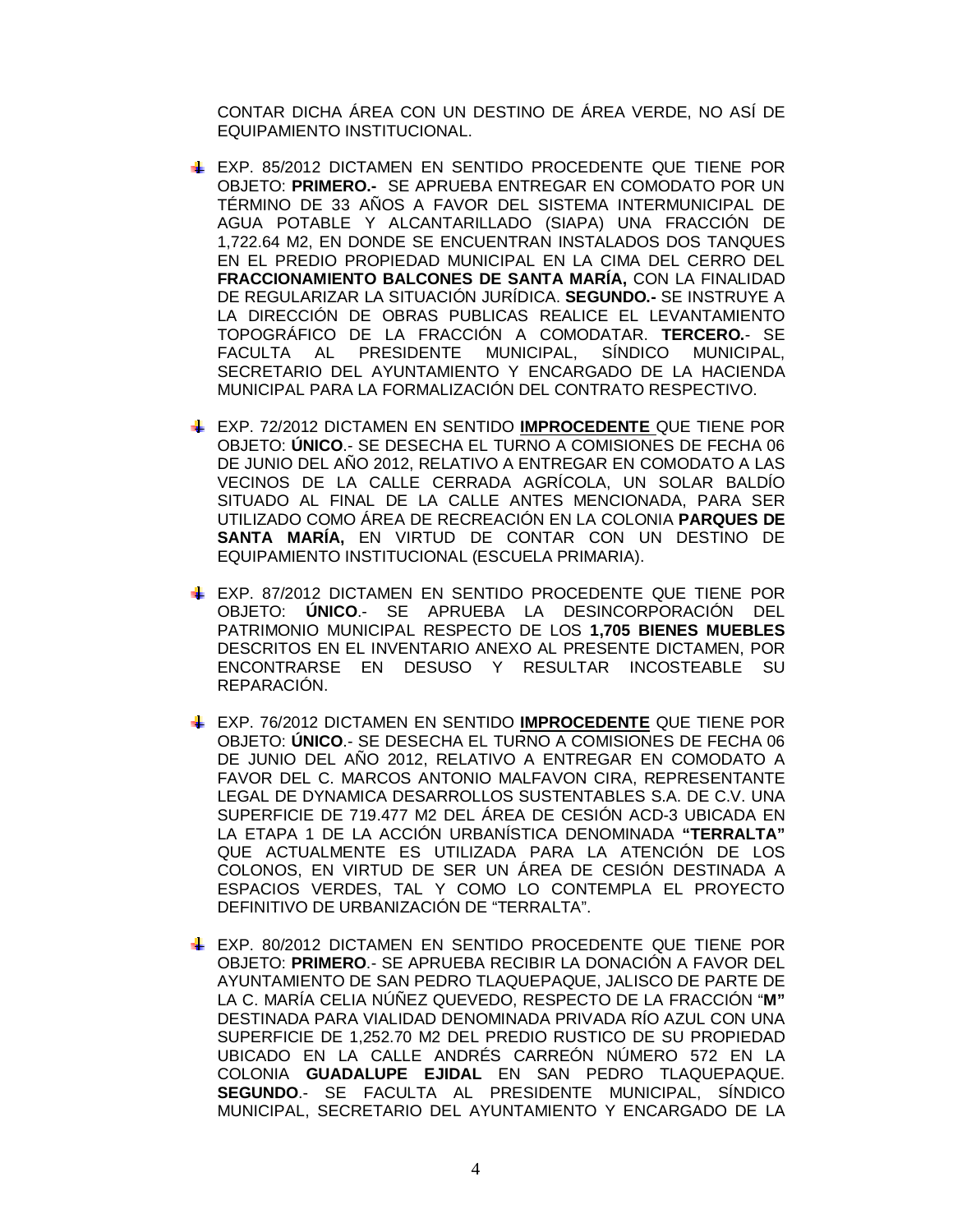HACIENDA MUNICIPAL PARA FORMALIZAR LA DONACIÓN ANTE NOTARIO PÚBLICO. **TERCERO**.- SE LLEVE A CABO LA INCORPORACIÓN AL PATRIMONIO MUNICIPAL DE LA FRACCIÓN DE VIALIDAD DENOMINADA PRIVADA RÍO AZUL DE LA COLONIA GUADALUPE EJIDAL EN SAN PEDRO TLAQUEPAQUE, JALISCO, CON UNA SUPERFICIE DE 1,252.70 METROS CUADRADOS.

- EXP. 75/2012 DICTAMEN EN SENTIDO PROCEDENTE QUE TIENE POR OBJETO: **PRIMERO.-** SE APRUEBA DAR DE BAJA DEL INVENTARIO DE BIENES INMUEBLES EL PREDIO UBICADO EN LA CALLE CAPULÍN Y SALVADOR OROZCO LORETO EN LA COLONIA **LAS HUERTAS,** EN VIRTUD DE NO SER PROPIEDAD MUNICIPAL, YA QUE LA COMISIÓN PARA LA REGULARIZACIÓN DE LA TENENCIA DE LA TIERRA (CORETT) DONÓ MEDIANTE TÍTULO DE PROPIEDAD **CORETT- JALISCO-II-10/98,** DE FECHA 08 DE OCTUBRE DEL AÑO 1998 A FAVOR DE GOBIERNO DEL ESTADO. **SEGUNDO.-** SE INSTRUYE AL DIRECTOR DE PATRIMONIO MUNICIPAL PARA LLEVAR A CABO LA BAJA DEL INMUEBLE REFERIDO, INVENTARIADO BAJO EL CÓDIGO 135 DE LA DIRECCIÓN DE PATRIMONIO MUNICIPAL.
- EXP. /201 DICTAMEN EN SENTIDO PROCEDENTE QUE TIENE POR OBJETO: **PRIMERO.**- SE APRUEBA DEJAR SIN EFECTOS EL ACUERDO DE H. AYUNTAMIENTO DE FECHA 01 DE NOVIEMBRE DE 2011, MEDIANTE EL CUAL SE APROBÓ ENTREGAR EN COMODATO A LA SECRETARÍA DE EDUCACIÓN JALISCO, POR 33 AÑOS, EL ÁREA DE CESIÓN EI-16 DEL DESARROLLO HABITACIONAL DENOMINADO **"PARQUES DE LA VICTORIA"** CON UNA SUPERFICIE DE 11,923.69 METROS CUADRADOS UBICADA EN LA CONFLUENCIA DE LAS CALLES JOAQUÍN CAPILLA PÉREZ, FRANCISCO CABAÑAS PRADO, ANGEL EL ZAPOPAN ROMERO Y ALFREDO "EL PISTACHE" TORRES, PARA SER DESTINADO PARA LA CONSTRUCCIÓN DE UN CENTRO EDUCATIVO. **SEGUNDO.-** SE APRUEBA ENTREGAR EN COMODATO AL GOBIERNO DEL ESTADO DE JALISCO POR CONDUCTO DE LA SECRETARÍA DE EDUCACIÓN JALISCO, POR UN TÉRMINO DE 33 AÑOS, EL PREDIO PROPIEDAD MUNICIPAL IDENTIFICADO COMO ACD2 (EI-2) DEL DESARROLLO HABITACIONAL DENOMINADO **"LOS LADRILLEROS"**, CON UNA SUPERFICIE DE 4,733.44 M2, PARA LA EDIFICACIÓN DE UNA ESCUELA SECUNDARIA. **TERCERO.-** SE FACULTA AL PRESIDENTE MUNICIPAL, SÍNDICO MUNICIPAL, SECRETARIO DEL AYUNTAMIENTO Y ENCARGADO DE LA HACIENDA MUNICIPAL PARA FORMALIZAR EL CONTRATO RESPECTIVO.

### **VII. ASUNTOS GENERALES.**

- SE AUTORICE LA EROGACIÓN ECONÓMICA POR ÚNICA OCASIÓN POR LA CANTIDAD DE HASTA \$215,760.00 (DOSCIENTOS QUINCE MIL SETECIENTOS SESENTA PESOS 00/100 M.N.) PARA LLEVAR A CABO EL **FESTEJO DEL DÍA DE LAS MADRES Y EL DIA DE LA SECRETARIA** EN ESTE MUNICIPIO DE SAN PEDRO, TLAQUEPAQUE.
- SE AUTORIZA LA COMPRA DE 500 TONELADAS DE COMPOSTA (FERTILIZANTE ORGÁNICO) A LA **EMPRESA DENOMINADA BIO AGROFERT S. DE R.L. DE C.V.** PARA SER OFERTADA A LOS PRODUCTORES QUE SE ENCUENTRAN UBICADOS DENTRO DE LOS 9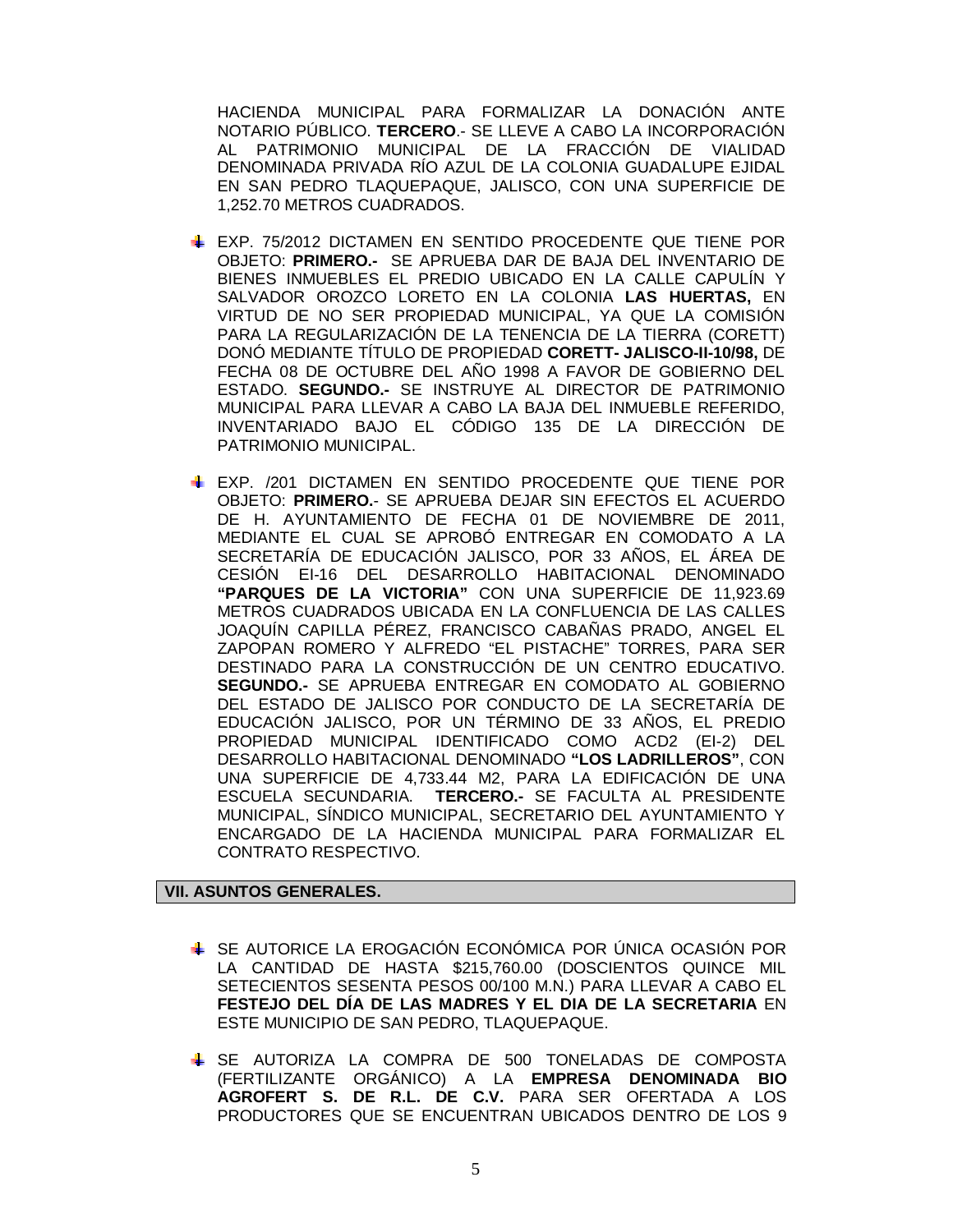EJIDOS QUE SE TIENEN REGISTRADOS DENTRO DEL MUNICIPIO DE SAN PEDRO, TLAQUEPAQUE. SE AUTORIZA AL ENCARGADO DE LA HACIENDA MUNICIPAL A EROGAR LA CANTIDAD DE HASTA \$500,000.00 (QUINIENTOS MIL PESOS 00/100 M.N.), PARA LA COMPRA ANTES MENCIONADA.

- SE AUTORICE DESINCORPORAR Y DAR DE BAJA DEL PATRIMONIO MUNICIPAL, **DOS VEHÍCULOS** MODELO MATIZ 2012, FACTURAS 1189 Y 1190 SIGNADAS POR LA EMPRESA DENOMINADA MARCA NUEVA AUTOMOTRIZ OCCIDENTAL, S. A. DE C.V., LOS CUALES FUERON ENTREGADOS EN DONACIÓN A LOS GANADORES DEL SORTEO QUE SE LLEVÓ A CABO EL DIA 25 DE MAYO DEL PRESENTE AÑO, DENTRO DEL EVENTO DEL **DIA DEL MAESTRO** REALIZADO POR EL AYUNTAMIENTO DE SAN PEDRO, TLAQUEPAQUE.
- SE AUTORICE LA REALIZACIÓN DEL PROGRAMA DENOMINADO **"PADRES Y MADRES JÓVENES",** MEDIANTE EL CUAL SE IMPARTIRÁN CAPACITACIONES BÁSICAS A MADRES Y PADRES QUE SE ENCUENTRAN DESEMPLEADOS, A TRAVÉS DEL INSTITUTO DE LA JUVENTUD EN SAN PEDRO, TLAQUEPAQUE. SE AUTORICE OTORGAR UN DESCUENTO DEL 50% A LOS JÓVENES CAPACITADOS EN LA ACADEMIA MUNICIPAL DEL AYUNTAMIENTO DE SAN PEDRO, TLAQUEPAQUE, PARA QUE EL INSTITUTO DE LA JUVENTUD PUEDA SOLVENTAR LA CAPACITACIÓN Y EL MATERIAL DE TRABAJO.
- SE AUTORICE INCREMENTAR LA CANTIDAD DE \$120,000.00 (CIENTO VEINTE MIL PESOS 00/100 M.N.), MENSUALES A PARTIR DEL MES DE JUNIO DE 2012, EL PAGO DE HORAS EXTRAS AL **PERSONAL DEL ÁREA OPERATIVA DE ASEO PÚBLICO,** POR EL BARRIDO MANUAL, RECOLECCIÓN Y TRASLADO DE LA BASURA GENERADA EN TODOS LOS TIANGUIS QUE SE ESTABLECEN DENTRO DEL MUNICIPIO DE SAN PEDRO, TLAQUEPAQUE.
- **PRIMERO.-** SE AUTORICE HABILITAR EL **ANDADOR INDEPENDENCIA FRENTE A PALACIO MUNICIPAL**, EL DÍA 13 DE AGOSTO DEL PRESENTE AÑO, A **LAS 10:00 HORAS** A EFECTO DE LLEVAR A CABO **SESIÓN SOLEMNE** PARA LA ENTREGA DEL **PREMIO MUNICIPAL A LA JUVENTUD SOBRESALIENTE DE SAN PEDRO, TLAQUEPAQUE. SEGUNDO.-** SE AUTORICE AL ENCARGADO DE LA HACIENDA MUNICIPAL A EROGAR LA CANTIDAD DE \$60,000.00 (SESENTA MIL PESOS 00/100 M.N.), LOS CUALES SERÁN ENTREGADOS EN LA SESIÓN SOLEMNE DEL 13 DE AGOSTO DEL PRESENTE AÑO, EL CUAL SERÁ DIVIDIDO EN SEIS JÓVENES SOBRESALIENTES EN CADA CATEGORÍA.
- **PRIMERO.-** SE APRUEBA DEJAR SIN EFECTOS, EL ACUERDO DE AYUNTAMIENTO DE FECHA 18 DE AGOSTO DEL AÑO 2006, MEDIANTE EL CUAL SE AUTORIZA SE INICIEN LOS TRAMITES ANTE LAS AUTORIDADES COMPETENTES PARA SOLICITAR SE DECLARE COMO ÁREA NATURAL PROTEGIDA A LAS **55 HECTÁREAS** PROPIEDAD DEL H. AYUNTAMIENTO DE TLAQUEPAQUE, UBICADAS EN EL **CERRO DEL CUATRO** DE ESTA MUNICIPALIDAD. **SEGUNDO.-** SE APRUEBE EL CAMBIO DE USO DE SUELO PARA EQUIPAMIENTO INSTITUCIONAL CENTRAL (EI-C) Y USO MIXTO DISTRITAL INTENSIDAD ALTA (MD-4) PARA EL PREDIO PROPIEDAD DEL H. AYUNTAMIENTO DE SAN PEDRO TLAQUEPAQUE, UBICADO EN LA PARTE ORIENTE DEL CERRO DEL